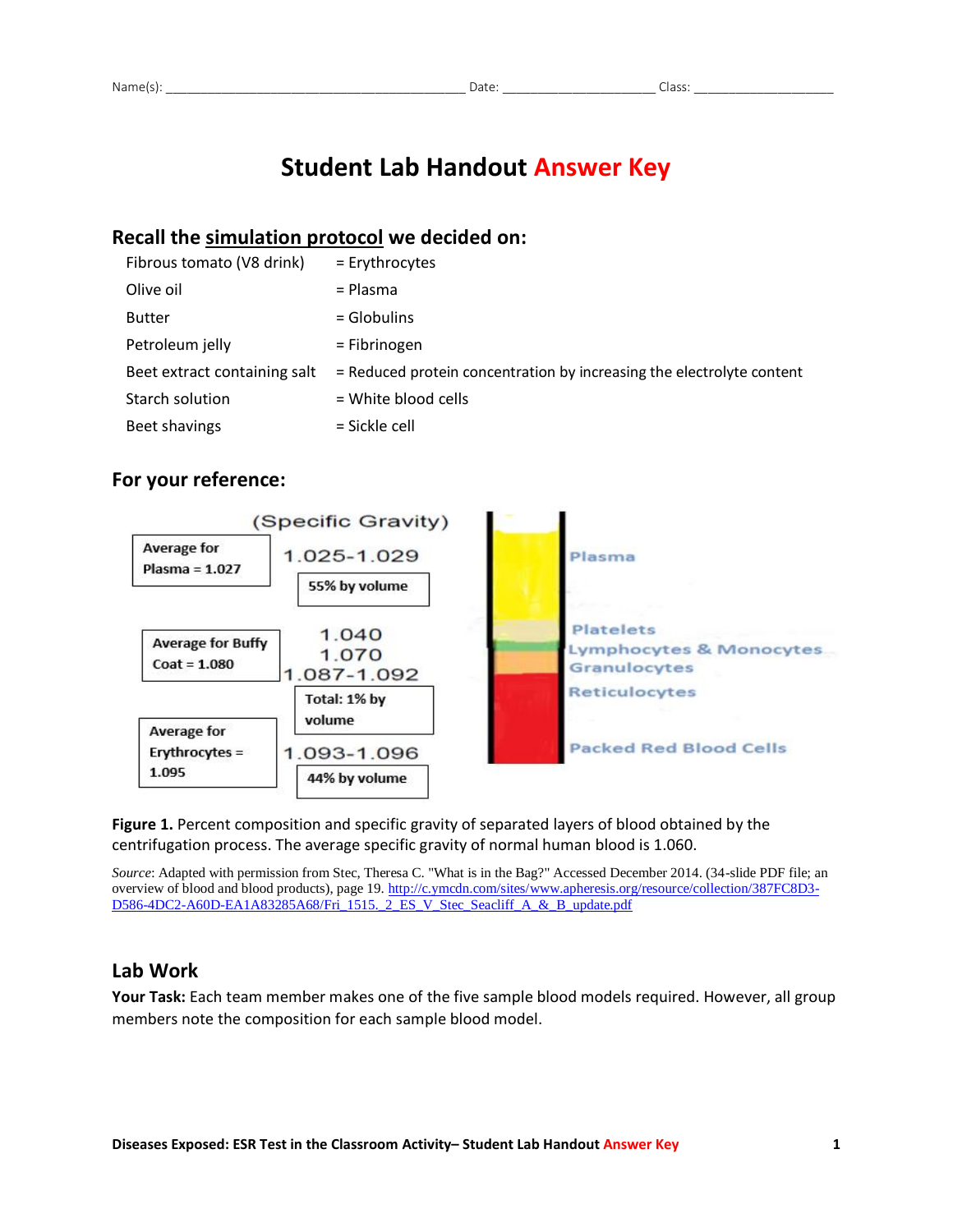### **Sample Blood Model for Normal Blood**

In a graduated test tube with screw cap, mix 4.5 ml of V8 drink, 5.5 ml of olive oil containing 1% petroleum jelly.

Shake the sample well.

Let it stand for 60 minutes on a flat surface with no vibrations or disturbances nearby.

At the 60<sup>th</sup> minute, note the height in cm of the clear liquid on the top of the sediment.

#### **Sample Blood Model for High ESR-1: Rheumatoid Arthritis**

(Note: This ESR value should be higher than the ESR value for the normal sample blood model.)

In a graduated test tube with screw cap, mix 4.5 ml of V8 drink, 5.0 ml of olive oil containing 1% petroleum jelly and 0.5 ml of olive oil containing 0.5% butter.

Shake the sample well.

Let it stand for 60 minutes on a flat surface with no vibrations or disturbances nearby.

At the  $60<sup>th</sup>$  minute, note the height in cm of the clear liquid on the top of the sediment.

#### **Sample Blood Model for High ESR-2: Anemia**

(Note: This ESR value should be higher than the High ESR-1.)

In a graduated test tube with screw cap, mix 3.0 ml of V8 drink, 6.0 ml of olive oil containing 1% petroleum jelly, and 1.0 ml of olive oil containing 1.0% butter.

Shake the sample well.

Let it stand for 60 minutes on a flat surface with no vibrations or disturbances nearby.

At the  $60<sup>th</sup>$  minute, note the height in cm of the clear liquid on the top of the sediment.

#### **Sample Blood Model for Low ESR – 1: Leukocytosis**

(Note: This ESR value should be lower than the ESR value for the normal sample blood model.)

In a graduated test tube with screw cap, mix 4.0 ml V8 drink, 5.5 ml of olive oil containing 1% petroleum jelly, and 0.5 ml of 5% starch solution.

Shake the sample well.

Let it stand for 60 minutes on a flat surface with no vibrations or disturbances nearby.

At the  $60<sup>th</sup>$  minute, note the height in cm of the clear liquid on the top of the sediment.

#### **Sample Blood Model for Low ESR – 2: Sickle-Cell Anemia**

(Note: This ESR value should be lower than the ESR value for the normal sample blood model.)

In a graduated test tube with screw cap, take 2.0 ml V8 drink, 2.0 ml beet extract; using very small tweezers, add a very small amount of beet shaving, shake well and add 5.5 ml of olive oil containing 1% petroleum jelly.

Shake the sample well.

Let it stand for 60 minutes on a flat surface with no vibrations or disturbances nearby.

At the 60<sup>th</sup> minute, note the height in cm of the clear liquid on the top of the sediment.